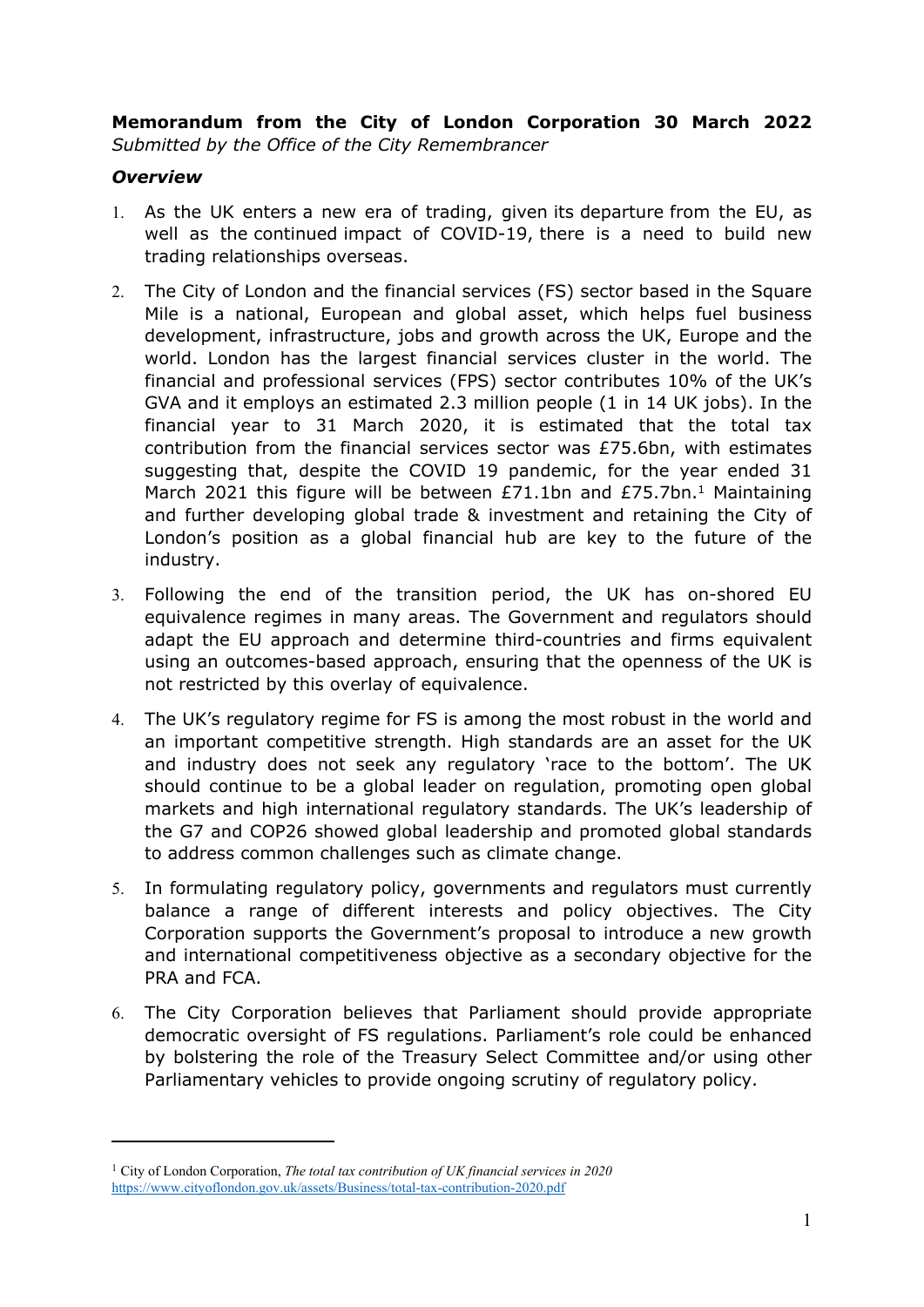7. The need for the UK to remain an attractive location for financial services talent and business is more important now than ever and the UK needs to get this right at the first attempt. The financial services sector is at an inflexion point. Few are calling for a fundamental change in regulation of the nature of the 1980s "Big Bang", which opened the City to competition and new technology. However, we need to ensure the framework is appropriate for the UK market and use this opportunity to re-regulate, rather than deregulate. With the pandemic, and implications of Russia's invasion of Ukraine, there remains a huge economic challenge facing the country, whilst at the same time the UK's departure from the EU also brings new opportunity.

# *Financial services regulatory framework post EU departure*

- 8. The UK's global competitiveness is influenced by the design and application of the UK's regulatory regime for FS. The City Corporation welcomes the proposals set out in the *HM Treasury Future Regulatory Framework Review: Proposals for Reform*. The UK's departure from the EU offers the UK a unique chance to adapt its financial services regulatory framework so that it remains coherent and agile to appropriately meet the social, economic, climate and geopolitical challenges that are ahead.
- 9. The City Corporation considers that:
	- The proposal to introduce a new growth and international competitiveness objective as a secondary objective for the PRA and FCA is welcome.
	- The scrutiny and oversight of regulatory policy by Parliament could be strengthened further still
	- The process to transfer relevant retained EU law within the regulatory perimeter, as set out in the Future Regulatory Framework, is a pragmatic response. However, it is important that firms have continuity and certainty. This means that that the transfer process should not be used to make significant changes to the rules. Any significant changes should be clear, consulted on and subject to appropriate cost benefit analysis and impact assessment.
	- The formal changes need to be matches by cultural changes so that the reforms have real traction.

# *Financial services regulatory regime: openness vs. barriers*

10. The UK's regulatory regime is one of the best regarded in the world, as it has consistently evolved as business has evolved, and has been framed by the highest global standards. In a recent study, Global Regulatory Outlook 2021 by Duff & Phelps, most of those surveyed named the UK as the country that has the most favourable regulatory regime for financial services.<sup>2</sup> One of the key features of the UK's regulatory regime is its openness to international

<sup>2</sup> <https://www.kroll.com/en/insights/publications/financial-compliance-regulation/global-regulatory-outlook-2021>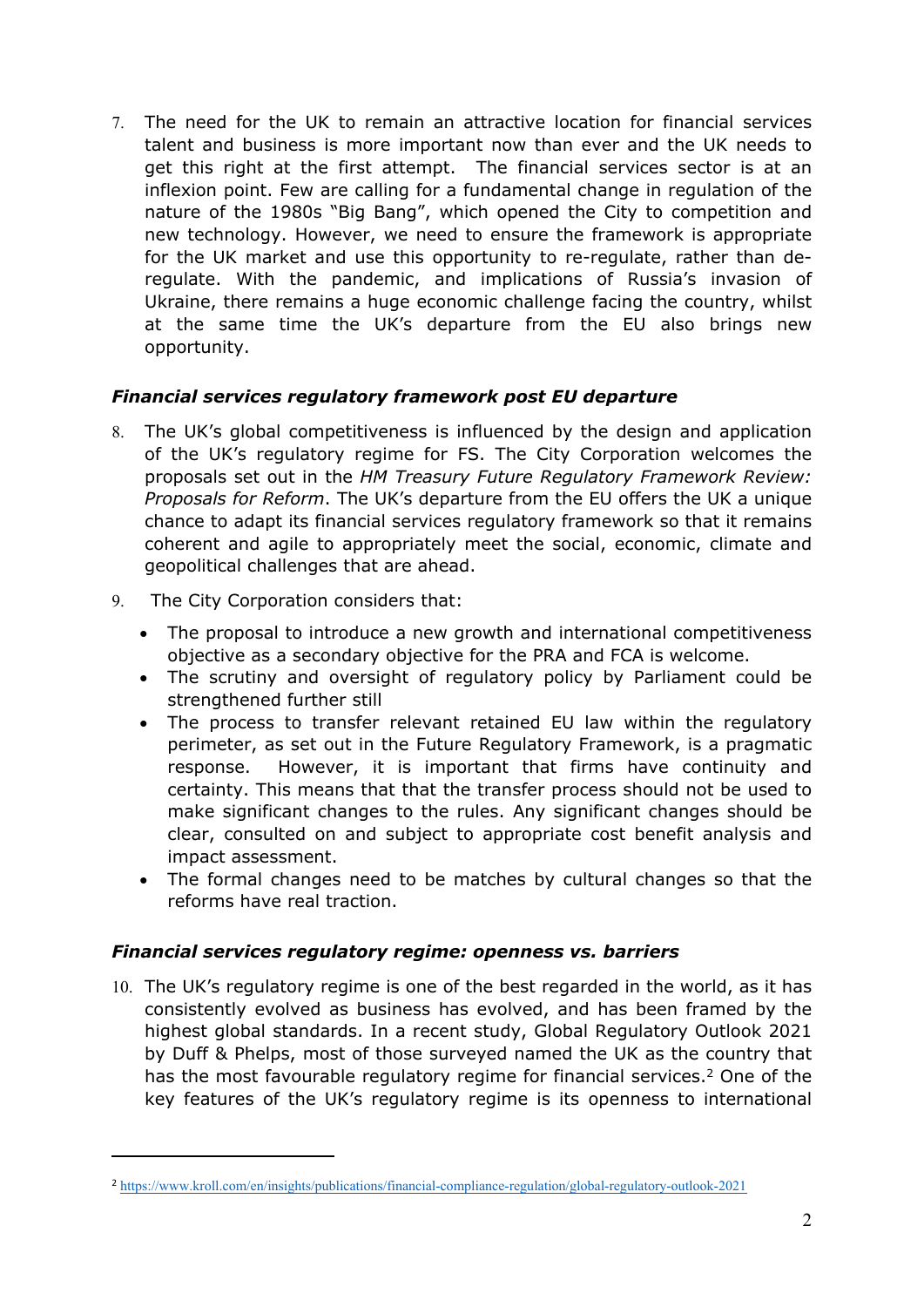business. It is vital for the global competitiveness of the UK that the UK maintains its openness.

- 11. Within the industry, the Overseas Persons Exclusion (OPE) is widely perceived as a major contributing factor to the success of the UK financial services sector. It enables UK-based firms, institutional investors and large corporates to readily to access the services of overseas firms. It also enables UK firms to provide services to overseas clients and to deal with overseas counterparties, without those clients or counterparties themselves requiring authorisation in the UK.
- 12. Preserving the openness of the UK to international business is key to the UK's attractiveness as a destination for business. The UK should consider removing the rule that disapplies the OPE and allowing all overseas firms to rely on the OPE in the same way even if an equivalence determination has been made in respect of their home state.
- 13. *Key recommendations of the IRSG report 'The UK regime for overseas firms.'<sup>3</sup>*
	- $\circ$  The UK regulatory perimeter is not as clear as it could be. New guidance should be issued to allow overseas firms to understand what services they can provide to UK users of financial services, either with or without authorisation in the UK.
	- o The OPE is a valuable element of the UK's regulatory perimeter. There is some scope to rationalise it and make it clearer, but the UK should not be considering any changes that would restrict the OPE, at least in relation to wholesale business.
	- o The regime for overseas firms to establish regulated branches in the UK should be updated to include, in particular:
		- o a clearer framework, particularly regarding the scope of "deference" to the home supervisor of the overseas firms);
		- o establishing better processes through which applications will be considered;
		- $\circ$  amending the factors for authorisation to introduce a requirement that the UK regulators 'have regard to' the attractiveness of the UK as an inward investment destination, innovation and applicable international standards; and
		- o simplifying and improving the navigability of the regulatory requirements applicable to UK branches.

<sup>&</sup>lt;sup>3</sup> The City Corporation co-sponsors the International Regulatory Strategy Group (IRSG) alongside TheCityUK. The IRSG is a practitioner-led group comprising senior leaders from across the UK-based financial and related professional services industry. It is one of the leading cross-sectoral groups in Europe for the industry to discuss and act upon regulatory developments. With an overall goal of promoting sustainable economic growth, the IRSG seeks to identify opportunities for engagement with governments, regulators and European and international institutions to advocate an international framework that will facilitate open and competitive capital markets globally. Its role includes identifying strategic level issues where a cross-sectoral position can add value to existing views. The report '*The UK regime of overseas firms'* can be found here: <https://www.irsg.co.uk/resources-and-commentary/irsg-report/>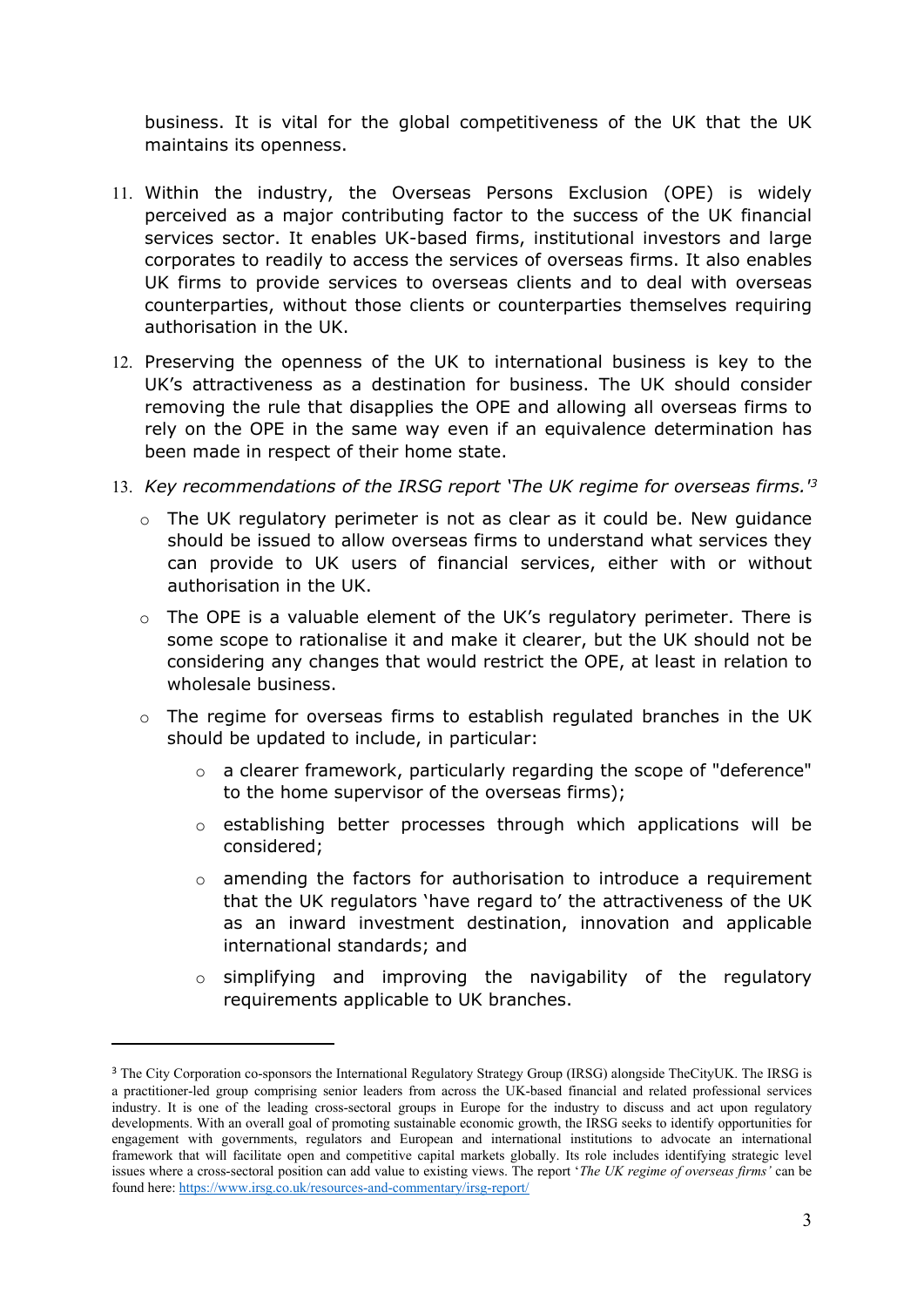o Regarding cross-border access for overseas firms not covered by the OPE regime, the UK should continue to have an equivalence-style regime but based on the concept of "deference" rather than an EU-style detailed analysis of equivalence. It should be considered whether this would be a suitable basis for allowing wider access in relation to retail financial services.

## *Financial regulations: legislative mechanism, role of Parliament and scrutiny*

- 14. The City of London Corporation supports the principles of division of responsibilities as described in the HM Treasury Future Regulatory Framework consultation. The City Corporation welcomes the consultation's recognition that the post-EU framework proposal should enhance policy input from Government and Parliament. This is by ensuring they play a strategic role in FS regulation to set out the key policy issues and outcomes which must be pursued in the formulation of regulatory requirements.
- 15. It is ultimately for Parliament to determine how it wishes to influence new FS regulation. The City Corporation believes that Parliament has a vital role to play in providing appropriate democratic oversight of FS regulations.
- 16. The IRSG has advised that there are several ways in which this oversight could be conducted:
	- Establish a new financial services joint committee made up of representatives from both the House of Commons and House of Lords with expertise and/or interest in financial services.
	- Enhance the role of the House of Commons Treasury Select Committee (TSC) or the House of Lords Economic Affairs Committee.
	- Establish a new technical sub-committee of the TSC focused solely on financial services regulation.
- 17. Ultimately it will be for Parliament to determine how to oversee the framework, but the IRSG recommends that this critical gap in democratic oversight is given further thought along with the resources and expertise needed to support any mechanism.

### *Equivalence progress and alternative mechanisms*

18. Following the end of the transition period, the UK has on-shored EU equivalence regimes in many areas. However, the EU equivalence-based framework is suboptimal compared to the previous UK national regime, which had a mix of approaches. These included exemptions for certain forms of wholesale market services offered to sophisticated UK customers, outcomes-based targeted recognition for wholesale market infrastructure such as clearing houses, and targeted regimes based on systemic risk criteria, e.g. for major benchmarks. The UK is now free to redesign its approach to overseas services and persons and improve on the EU model.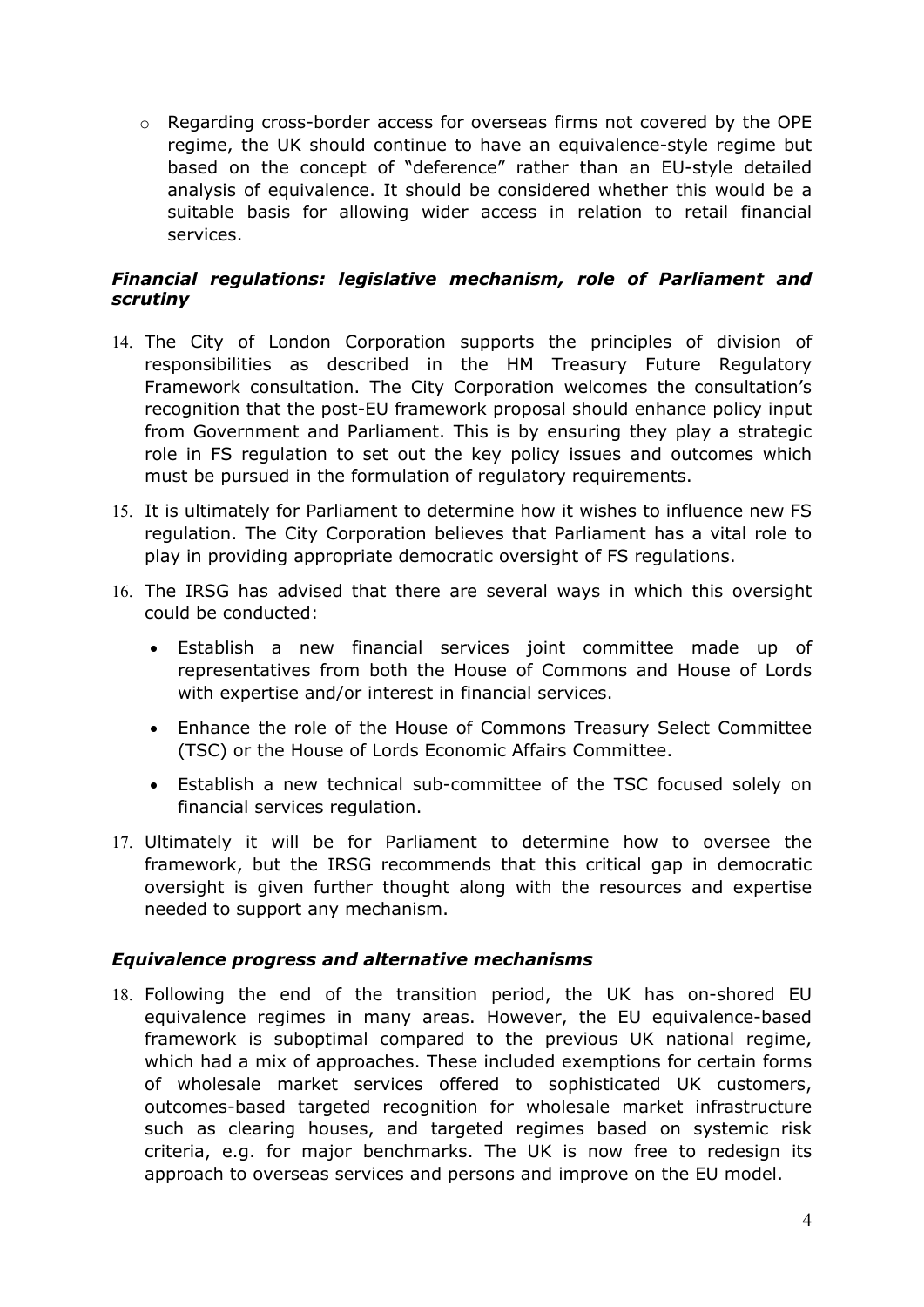- 19. In addition, it was decided that those equivalence decisions that were concluded during the time that the UK was an EU Member State would be inherited by and form part of the UK's on-shored regime. The UK, through HM Treasury, also has the power to find the EU equivalent. This is helpful to firms, but clarity is needed over how this interacts with UK wholesale market exemptions. Furthermore, flaws in the EU process remain to be corrected, for example, the right to withdraw an equivalence finding on 30 days' notice.
- 20. Nevertheless, the Government should continue to use these powers to find third-country services and persons equivalent using a more outcomes-based approach than the EU rules-based approach. Deeper forms of bilateral mutual recognition should meanwhile also be pursued, such as the ongoing negotiations with Switzerland. Furthermore, the Government should seek, wherever possible, to embed the G20 endorsed deference model into its domestic regime and bilateral agreements, emphasising consumer choice and competition. Lastly, the UK should not adopt a reciprocal approach. Unilateral recognition of overseas services and firms can provide significant benefits to UK customers with no threat to UK financial stability, market integrity or consumer protection.

## *CPP Equivalence*

- 21. The City Corporation welcomes Commissioner McGuinness' announcement to extend the equivalence decision on CCPs to June 2025. It is important that any final decision on clearing achieves the best outcomes for customers and clients operating in the EU, the UK and globally.
- 22. The EU's decision to extend access to UK clearing houses for EU banks to June 2025 is also to be welcomed. With 90% of euro-denominated derivatives handled in the UK, this move will ensure financial stability for all sides.

# *EU model for scrutiny of financial services legislation*

- 23. The EU approach to regulation of FS involves detailed regulatory standards being set in legislation applying across Member States in order to facilitate a single market in financial services. While the European Commission proposes legislation after public consultation, as co-legislator, the European Parliament – in particular, the Committee on Economic and Monetary Affairs (ECON) – plays a crucial role in the scrutiny of this legislation.
- 24. The EU's model of legislative scrutiny is also designed to balance the interests of 27 Member States. This means that the system is necessarily built on compromise and can fall captive to wider political debates and tensions between groupings in the Parliament. It also means that decision making, or indeed changing legislation that has been passed, can be a time consuming and difficult process. There may be an advantage to the UK that it can now be nimbler in its regulatory approach.
- 25. One concern with attempting to replicate the EU's system is whether the UK Parliament has the resources and experience to manage the volume of work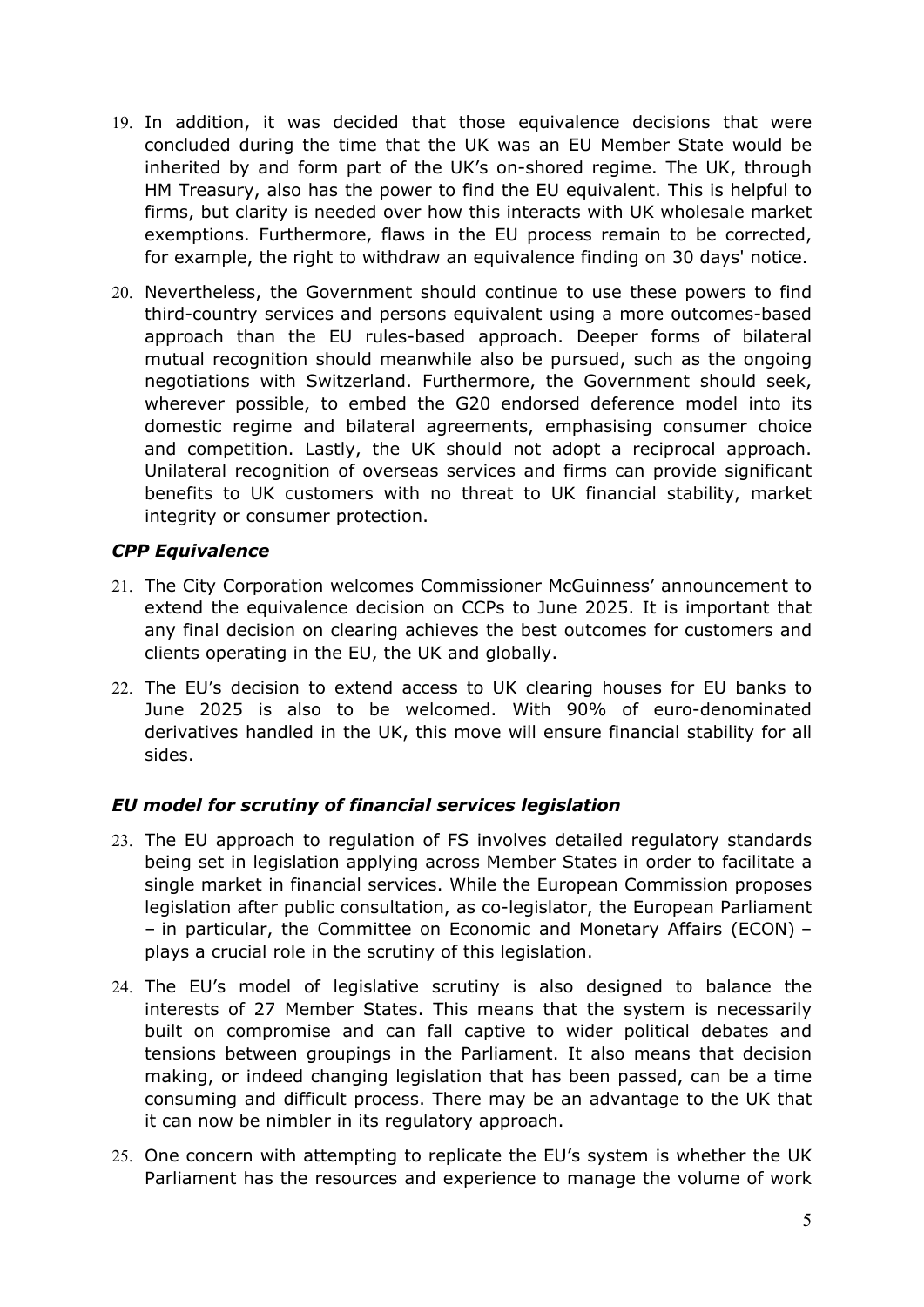that will come with scrutinising the volume of legislation. There is no current UK Parliamentary committee that replicates the work of the ECON Committee in the European Parliament. Creating one with sufficient resources may be challenging.

- 26. While not recommending replicating the EU scrutiny mechanism, there are two important features of the EU approach that the UK should replicate:
	- o Elected politicians should be closely involved in settling the key trade-offs between the different policy objectives of financial services regulation; and
	- o Regulators should be accountable for regulating in a way that is consistent with the legislature's overall intentions, both through amendments to their primary objectives and through improvements to scrutiny and accountability mechanisms (whether those mechanisms be in Parliament, outside Parliament, or some combination thereof).

### *Memorandum of Understanding*

- 27. The City Corporation welcomes that the UK and EU have reached an agreement on a Memorandum of Understanding on financial services, and looks forward to further progress being made. This is an important stepping stone towards defining the future relationship and laying the foundations for a close and continuous dialogue.
- 28. It is envisioned that the future UK / EU Dialogue, the first official Regulatory Forum, will help to remove uncertainties for both sides. The Forum can also help regulatory authorities across Europe rebuild trust and grow insights which will be a major benefit to financial stability. It is vital that the Forum serves its purpose for consumers and businesses on both sides of the Channel.
- 29. It is also to be welcomed that the MoU commits the UK Treasury and DG FISMA to meet at least twice a year through the Forum, leaving open the option to meet more often than that if considered necessary. Industry actively supports and endorses the call for stakeholder engagement in the Forum.
- 30. It is positive that cooperation is to be based around a mutually agreed work plan, something that industry asked for, and that the MoU includes allowing for 'transparency and appropriate dialogue' around decisions to adopt, suspend or withdraw equivalence.
- 31. The UK's withdrawal from the EU has made the relationship very difficult in the past few years. Nonetheless, the UK/EU relationship continues to be a very important one. We both have a number of shared challenges and agendas, such as tackling climate change and responding to the increasing digitalisation of the economy.
- 32. It is hoped that the Forum can act as an important mechanism to discuss our respective approaches to these substantive challenges, bring order to the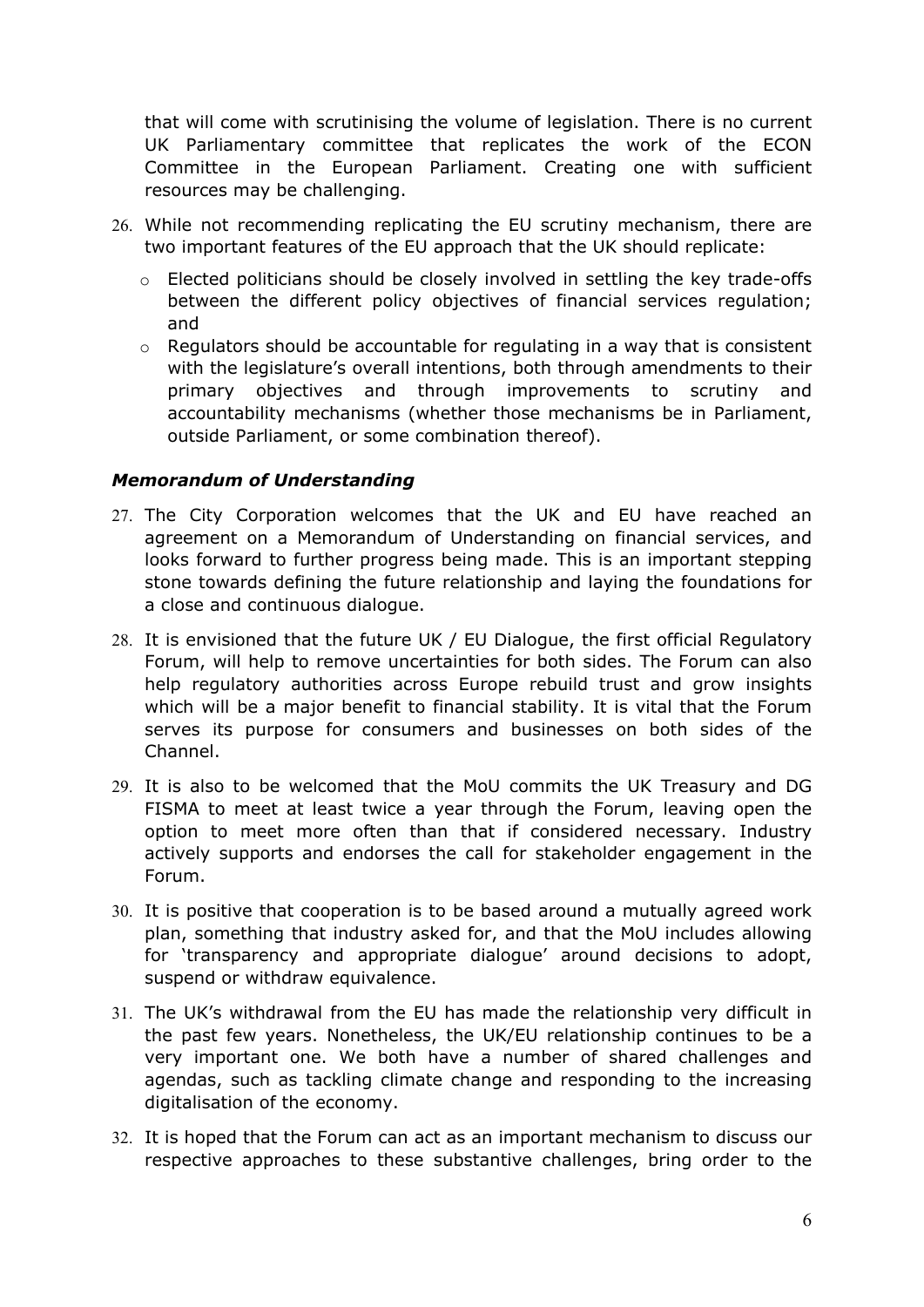relationship and ensure regulatory changes in each jurisdiction do not lead to unintentional fragmentation or market access barriers.

- 33. The MoU is only one element of a broader relationship for financial services with the EU. It puts in place necessary political cooperation and serves as part of the effort to establish a positive post-Brexit working relationship between the UK and EU, including through supporting ongoing cooperation between supervisors and regulators in both jurisdictions.
- 34. This is why strong regulatory and supervisory dialogue and cooperation will be so important as our respective regulatory regimes evolve over time. It is vital to have a mechanism to discuss our respective approaches to these common challenges and avoid unintentional fragmentation or divergence. Regulatory dialogue would allow each side to discuss their legislative plans and to assess the impact as the process develops.

## *Data adequacy*

35. The industry welcomes the European Commission's adoption of an adequacy decision for the UK, which recognises the UK's high data protection standards and will allow data to continue to flow freely between the UK and the EU. This is a positive decision for UK and EU businesses and consumers.

### *Business movement*

- 36. There has been impact on services provided by UK firms into the EU. There is necessary shift in some financial activities as euro-denominated activities have to move "onshore". ESMA regulated stocked previously traded in the UK had largely shifted to EU venues (Amsterdam, Paris and Dublin). Share of UK-based liquidity dropped from 25% pre-Brexit to 3% post-Brexit.
- 37. Reports estimate that around 7,400 FS jobs have relocated to Europe in response to Brexit.<sup>4</sup> While this level is only around 10% of the estimations by consultancies (PwC: 70-10k, Oliver Wyman: 75k), since the referendum firms have publicly declared that they will transfer almost £1.3trn of UK assets to the EU.
- 38. However wider concern comes not from jobs leaving the UK, but new jobs in the EU being created in future that might otherwise have been created in the UK. As such, the City Corporation supports efforts to ensure the UK remains open and globally competitive, to maintain the industry as a strategic national asset, and ensure its continued success.
- 39. The impact of the UK's departure from the EU is two-way, and the end result is yet to be observed. The loss of passporting rights affects EU firms too. Around 1,500 firms are using the FCA Temporary Permissions Regime, which allows EEA firms that were previously passporting into the UK to continue to operate here until December 2023 and around 1,000 will be setting up

<sup>4</sup> [https://www.ey.com/en\\_uk/news/2021/12/ey-financial-services-brexit-tracker-brexit-activity-muted-over-2021-with-total](https://www.ey.com/en_uk/news/2021/12/ey-financial-services-brexit-tracker-brexit-activity-muted-over-2021-with-total-relocations-revised-down-and-few-major-operational-announcements)[relocations-revised-down-and-few-major-operational-announcements](https://www.ey.com/en_uk/news/2021/12/ey-financial-services-brexit-tracker-brexit-activity-muted-over-2021-with-total-relocations-revised-down-and-few-major-operational-announcements)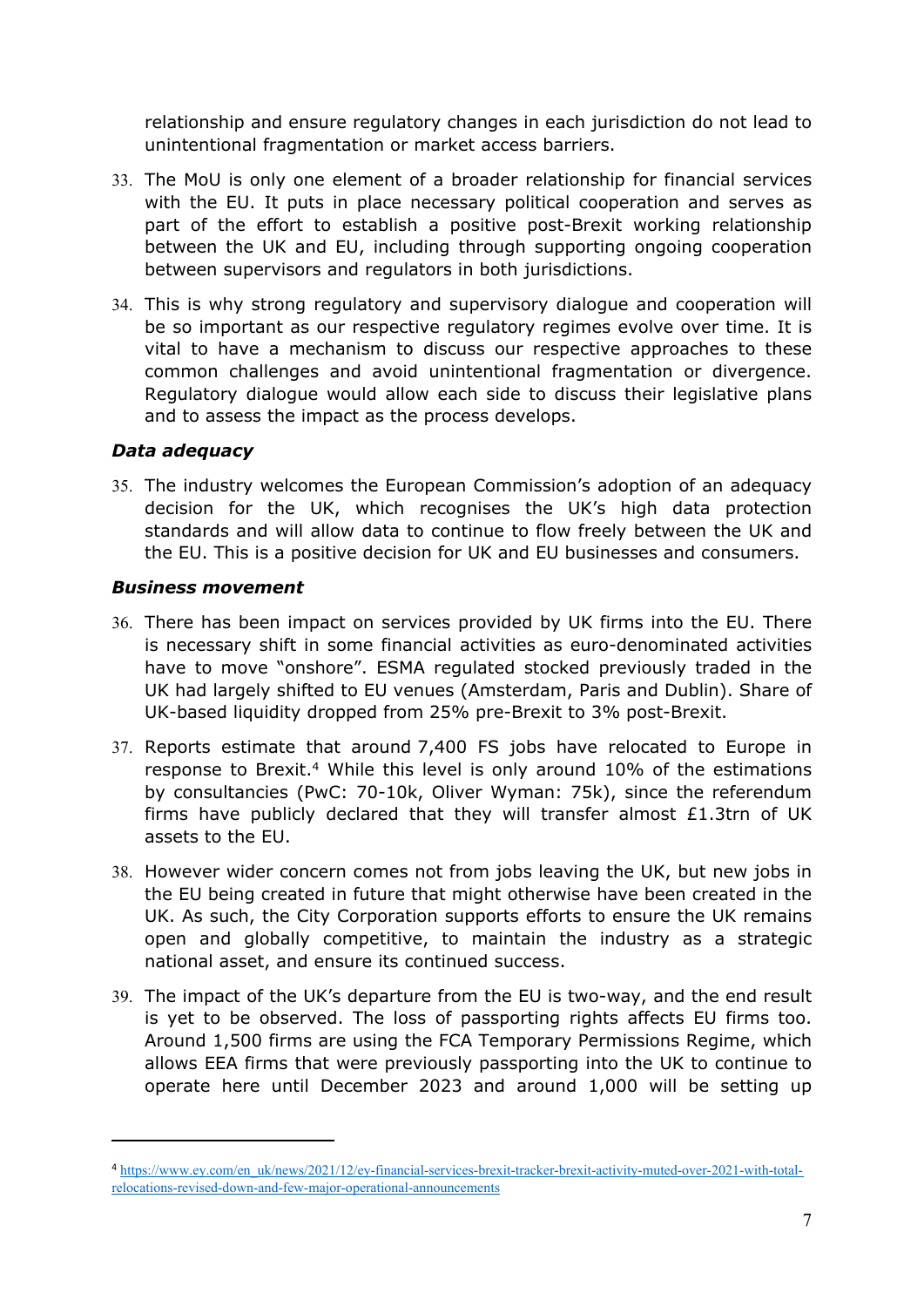offices for the first time. This includes almost 230 firms currently domiciled in Ireland: more firms than from any other European country. 186 were from France and 168 from Germany.<sup>5</sup> It remains to be seen how many will decide to apply for authorisation in the UK.

- 40. Both sides will have to adapt to this new relationship. This is a consequence of the new relationship between the EU and the UK with the UK outside the Single Market. However, the extent of the recent relocation activity means that most firms in the UK that need continued access to clients and markets in the EU now have it.
- 41. With that access in hand, this is an opportunity to draw a line in the sand and move on to focus on recalibrating the UK framework. We hope that through good regulatory and supervisory dialogue that the EU-UK relationship can be conducted in a cooperative manner.

#### *New global trade environment*

- 42. The UK has huge strengths in international trade. It stands fifth in the world in total exports and second in the world in total services exports. The UK's world class FS offer is a key underlying factor and its international financial reach is unmatched. In 2020, the UK's net financial services exports amassed £64bn and were higher than the value of Singapore, Hong Kong, and Germany's net financial services exports combined.
- 43. Financial services firms located in the UK benefit from an ecosystem recognised for its openness, global connections and culture of collaboration. This ecosystem underpins the UK's strengths as a services exporter as firms from around the world turn to the UK for its expertise, talent, supportive regulatory environment and access to capital. The UK FS sector also plays a vital role in supporting and enabling firms in all sectors of the UK economy to trade internationally. Four recommendations are outlined below regarding how the UK can take advantage of its strong position and the new trading environment.
- 44. Businesses need as much certainty as possible in order to invest. The UK Government's 'A new chapter for financial services' provides a welcome long term vision on financial services policy. A long term vision on trade controls would help ensure maximum compliance by businesses – including sanctions, bribery laws, money laundering and terrorist financing. The FCA's regulatory initiatives grid is an example of good practice that could be adopted more widely. The primacy of English law is an essential component of the UK FPS sector's support of exporting firms. It is also the international medium of many commercial agreements. Maintaining its advantages is a benefit to business around the world. Mechanisms should be put in place to track domestic and international regulatory developments which may jeopardise market access. The impact of regulatory developments on trade negotiations should also be considered.

<sup>5</sup> <https://www.bovill.com/almost-90-paris-based-financial-firms-apply-to-open-a-uk-office-post-brexit/>